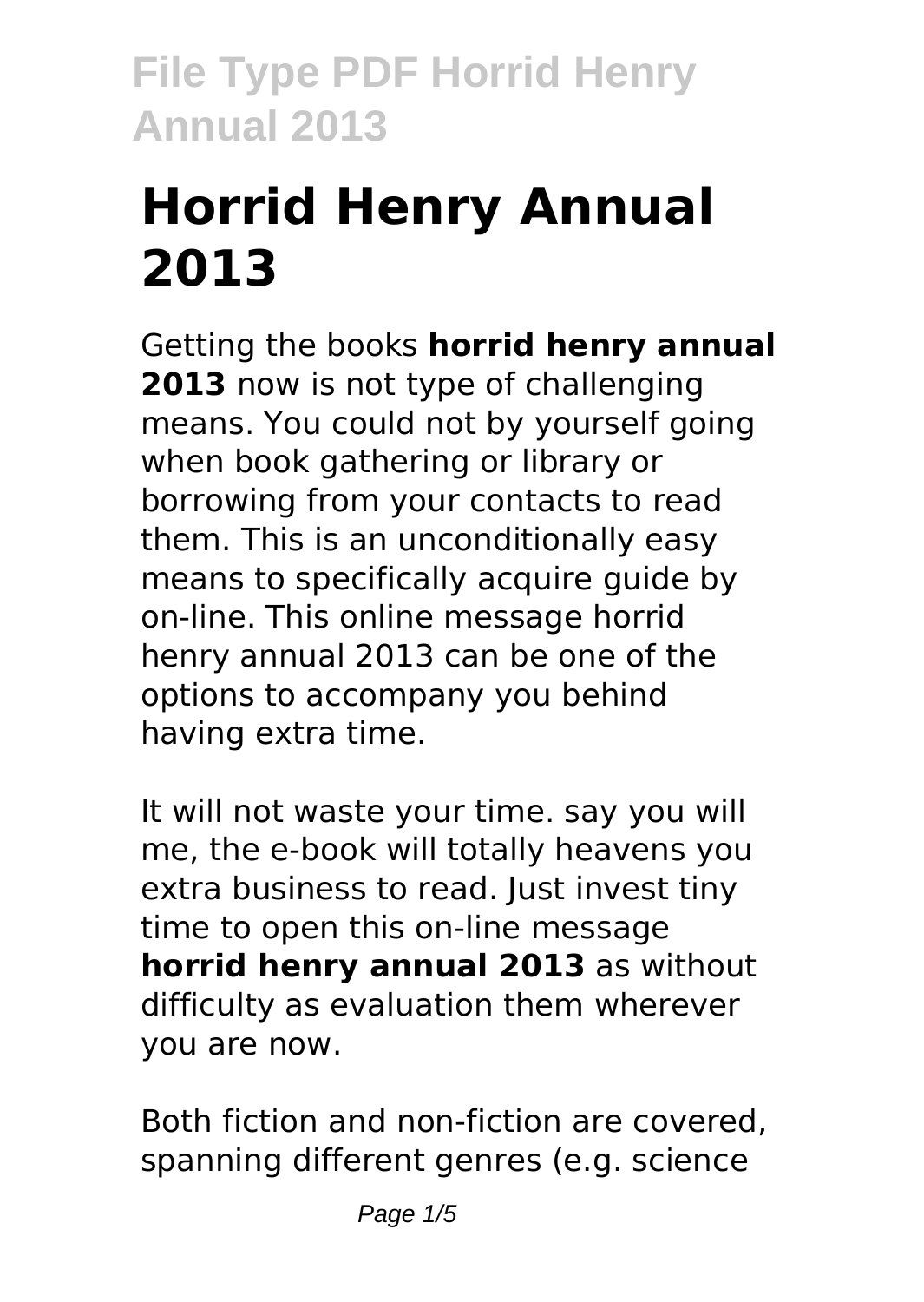fiction, fantasy, thrillers, romance) and types (e.g. novels, comics, essays, textbooks).

#### **Horrid Henry Annual 2013**

Henry in the 1980 Annual. Henry as illustrated by Peter Lawson. Thomas & Friends ... From Horrid Lorry. Henry's Make Someone Happy namecard. Spanish namecard from Thomas the Jet Engine. ... 2013 Talking Henry. 2015 Talking Henry. Pull-n-Zoom Take-n-Play. Collectible Railway. Adventures.

### **Henry/Gallery | Thomas the Tank Engine Wikia | Fandom**

Anthony Lee Ross (born 10 August 1938) is a British author and illustrator of children's picture books.In Britain, he is best known for writing and illustrating his Little Princess books and for illustrating the Horrid Henry series by Francesca Simon, both of which have become TV series based on his artwork.He also illustrates the works of David Walliams.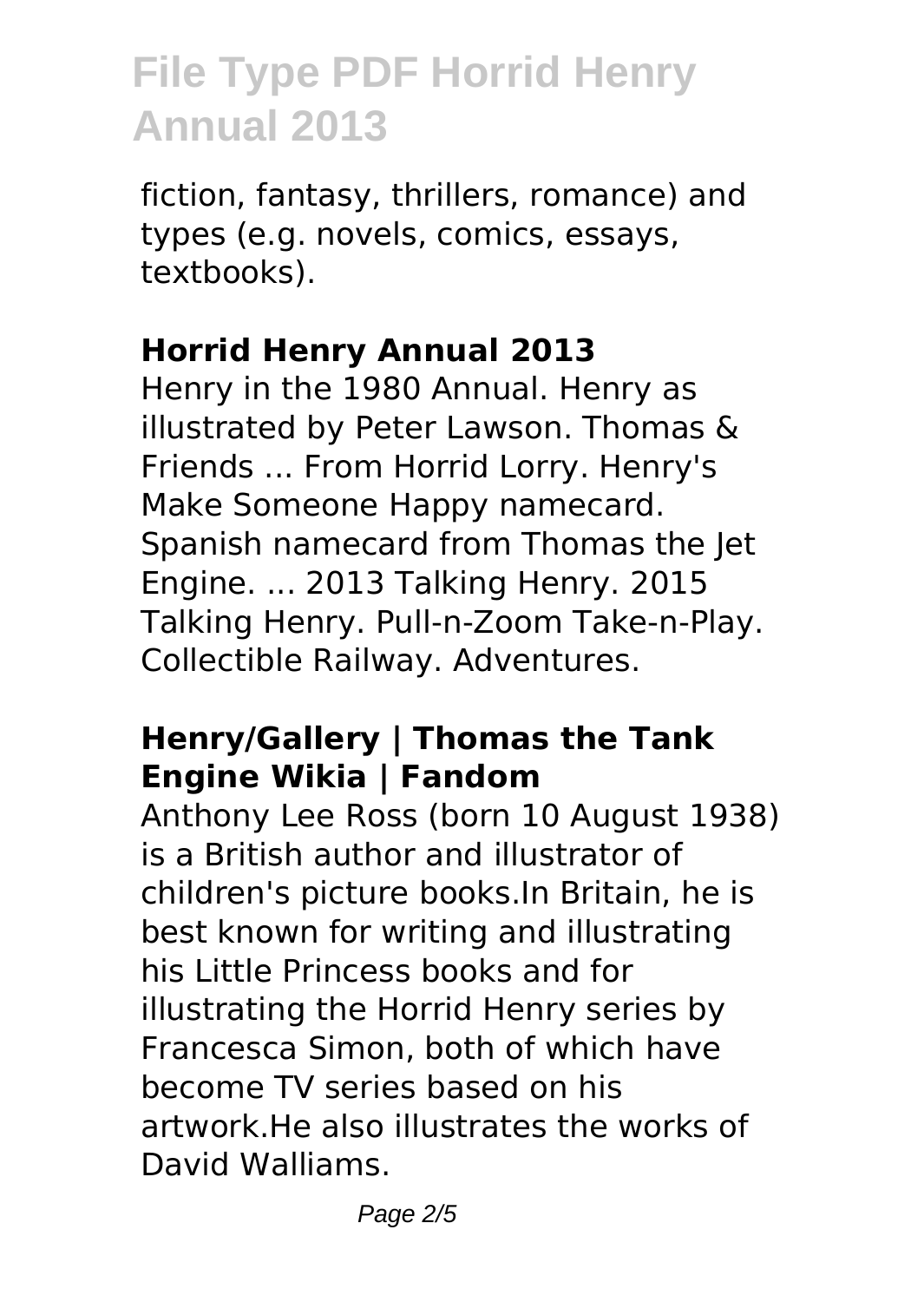#### **Tony Ross - Wikipedia**

Monsters and Mysteries in America is an American documentary television series that premiered March 24, 2013 to April 1, 2015 on Destination America. Repeats air on the network's sister-station, the Discovery Channel.It also sometimes airs on Animal Planet, particularly during one of their "Monster weeks".In the United Kingdom, the series airs on the Skyowned television channel Pick as ...

#### **Monsters and Mysteries in America - Wikipedia**

Benedict Cumberbatch, Actor: Star Trek Into Darkness. Benedict Timothy Carlton Cumberbatch was born and raised in London, England. His parents, Wanda Ventham and Timothy Carlton (born Timothy Carlton Congdon Cumberbatch), are both actors. He is a grandson of submarine commander Henry Carlton Cumberbatch, and a great-grandson of diplomat Henry Arnold Cumberbatch CMG.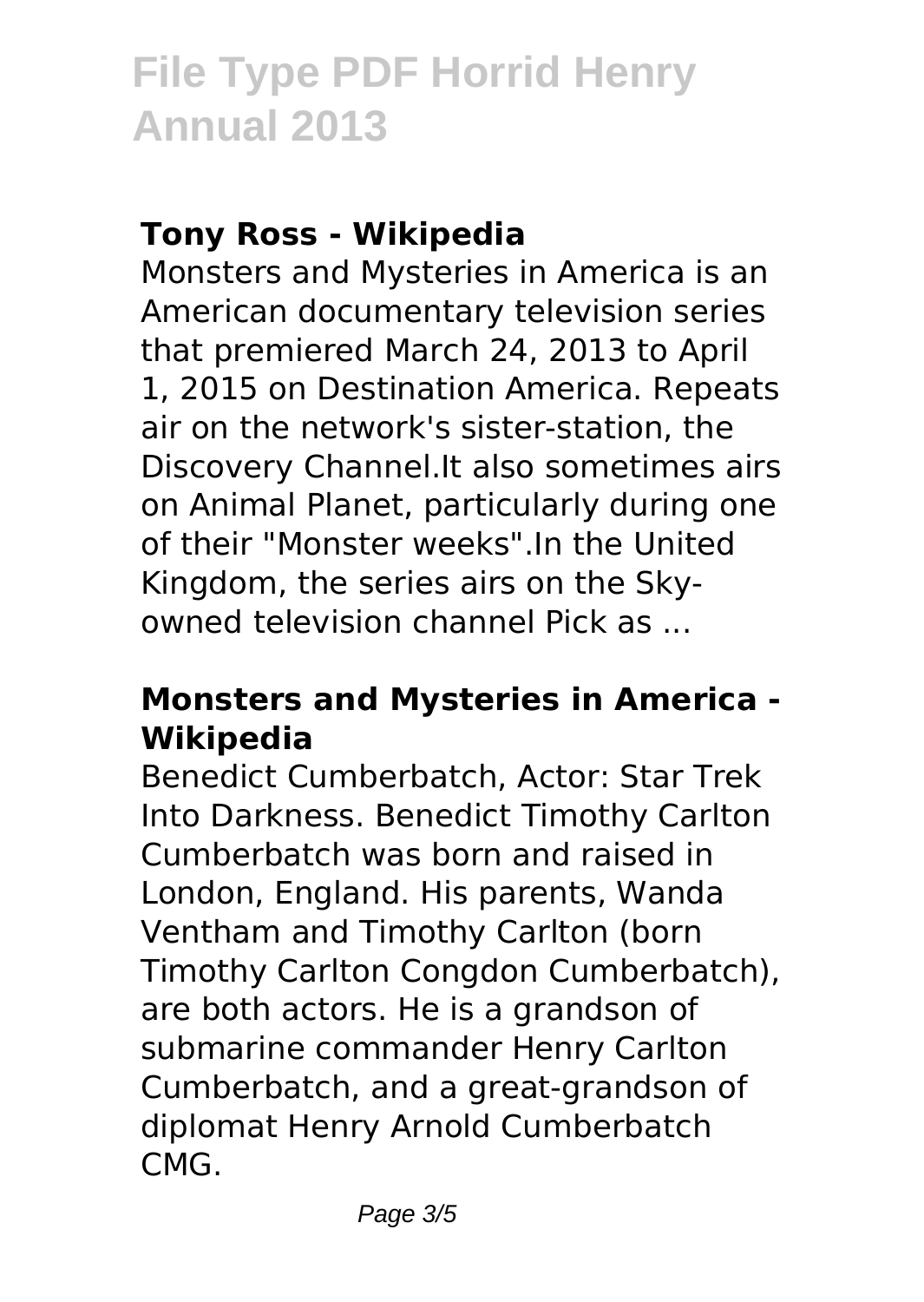#### **Benedict Cumberbatch - IMDb**

This is a gallery subpage for Toby. This subpage contains all images relating to said article. If there is an image that belongs on this article, please insert it on this page.

### **Toby/Gallery | Thomas the Tank Engine Wikia | Fandom**

Jim Carter, Actor: Transformers: The Last Knight. Jim Carter was born on August 19, 1948 in Harrogate, Yorkshire, England. He is known for Transformers: The Last Knight (2017), Downton Abbey (2019) and Shakespeare in Love (1998). He has been married to Imelda Staunton since October 1983. They have one child.

### **Jim Carter - IMDb**

Find the latest U.S. news stories, photos, and videos on NBCNews.com. Read breaking headlines covering politics, economics, pop culture, and more.